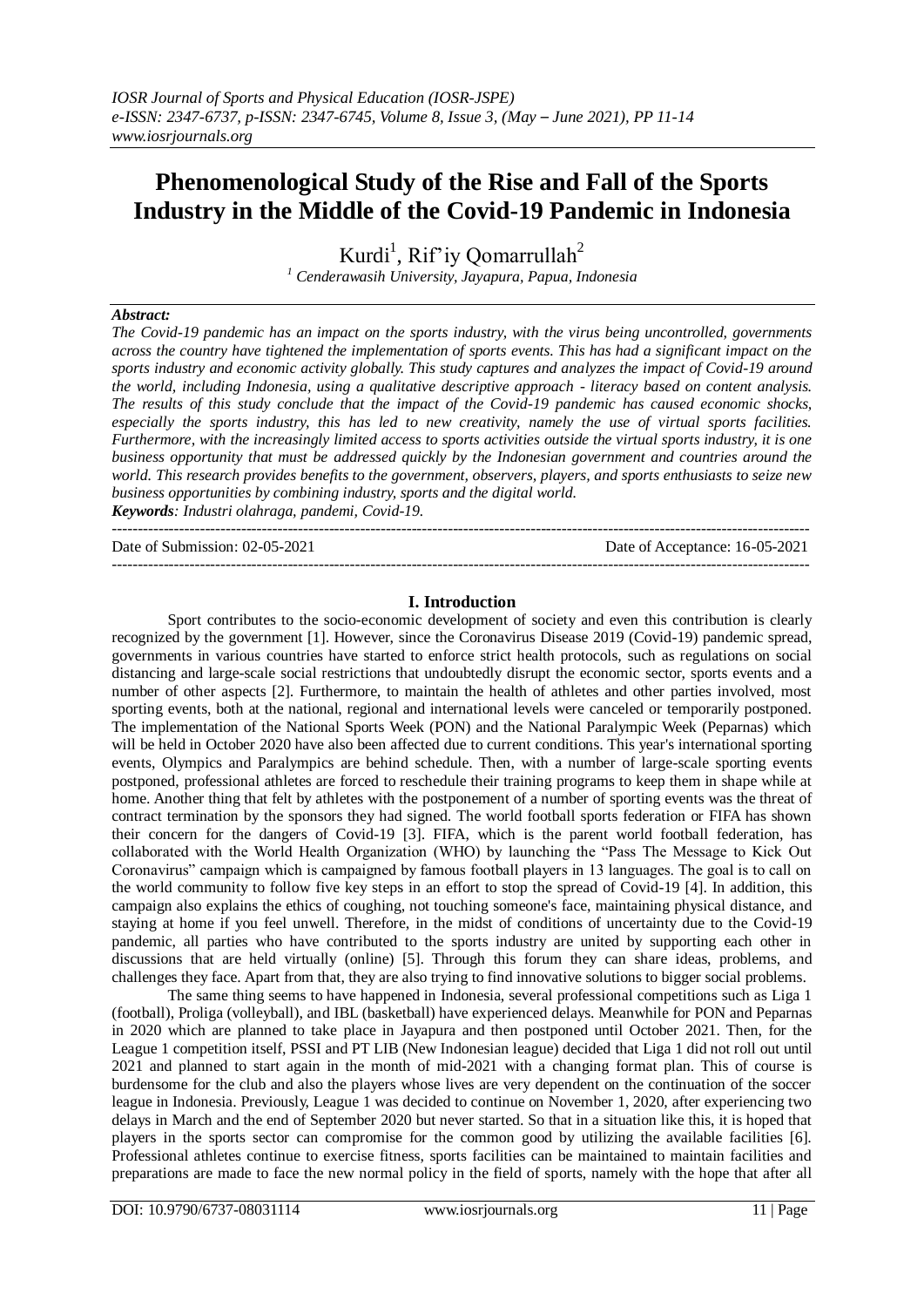returns to normal sports events can continue to be carried out well and the economic sector of the sports industry will resume rolling. Through this research, it can be analyzed the phenomenon of the impact of the Covid-19 Pandemic on the sports industry sector. In addition, the benefits of the results of this study are that they can become a source of policy reference and the development of sports science in Indonesia.

## **II. Material and Method**

This study uses literature or library research methods which come from various sources of information, both printed and electronic data [7]. The approach applied is a descriptive analysis approach to literary data related to the problem under study. Sources of research data consist of primary data sources and secondary data sources [8]. Primary data sources are obtained from official government data, journal scientific articles, and other related sources. Meanwhile, secondary data sources are in the form of material, various information or news obtained through mass / electronic media or other sources that have the same content as this research. Then to give a comprehensive picture, the research uses qualitative methods related to the research problem, namely the ups and downs of the sports industry in the midst of the pandemic phenomenon in Indonesia. Qualitative methods are descriptive explanations accompanied by a research output approach. Data collection techniques, namely by collecting primary data sources in the form of journals or other literacy as secondary data sources; read all material related to the problem under study; as well as writing all reading results in the form of a research report. Data processing itself is a form of alignment and tidying through selection on the basis of reliability and validity [9]. After that, the data that has been obtained must go through the edditing stage, namely re-examining the files containing the information records collected by data seekers [10]. After going through several stages, after the data is complete, codding data processing is carried out, namely the classification process based on predetermined criteria [11]. Furthermore, at the data analysis stage, the qualitative analysis method was used, namely the analysis carried out using words or sentence descriptions and not using numbers or statistical formulas. After that, the writer uses content analysis technique, which is to draw the data analysis steps in question, namely data collection, data classification, interpretation of data content with the content analysis method and drawing conclusions as a result of the research.

# **III. Results and Discussion**

This study produces several findings related to the phenomenon of the impact of the Covid-19 Pandemic on the sports industry sector in Indonesia, in describing the results of the research the researcher begins by presenting a brief profile of each participant and the main themes that appear in the data analysis as follows:

First, there are various challenges and opportunities for realizing the Indonesian sports industry so that it can compete domestically and at the world level. Several aspects in the sports industry still require development, ranging from insight, knowledge, to the skills of industry players in the sports industry management spectrum [12]. At least, there are four important things to support the development of the sports industry in Indonesia, namely sports industry regulation, sports industry lines, the economic value of the sports industry, and sports industry development strategies. Even though it continues to be encouraged to develop with various policies, until now the national sports industry is still entangled with various problems and challenges both from industry players and public interest. In fact, the sports industry is expected to become a fourth generation industry, apart from the media, creative and digital industries, which have future prospects. The growth of the sports industry will give rise to a creative industry in the provision of sports facilities and infrastructure so that it will foster competitiveness in both local and international industries. The Strategic Plan of the Ministry of Youth and Sports of the Republic of Indonesia (Kemenpora RI) 2016-2019 maps, the sports industry is one of the potentials in the field of sports that continues to grow. In fact, the sports industry is also capable of driving other industries, such as hospitality, transportation, event organizers, and sports equipment. Various sporting events in Indonesia can bring in foreign and domestic tourists. In addition, various sporting events can also encourage infrastructure development and community empowerment. The development of the sports industry can also be seen from the types of products, ranging from sports facilities and infrastructure, services, to news about sports which are increasingly consumed by the public. The government tries to identify problems in the sports industry. There are two problems in the sports industry which are portrayed by the 2016- 2019 Kemenpora Strategic Plan. The first problem is that there is no synergy between the sports, tourism and other industries to support sports achievements and the nation's economy. Another problem is the not yet integrated sports competition within the framework of an economically valuable industry, both the sporting event itself and its impact in various other sectors of life, such as tourism and the expansion of information on sports activities in the form of shows and entertainment.

Second, in the midst of uncertainty due to the Covid-19 pandemic, all parties involved in the sports industry are united by supporting each other in discussions that are held online [13]. Through this forum they can share ideas, problems, and challenges they face. Apart from that, they are also trying to find innovative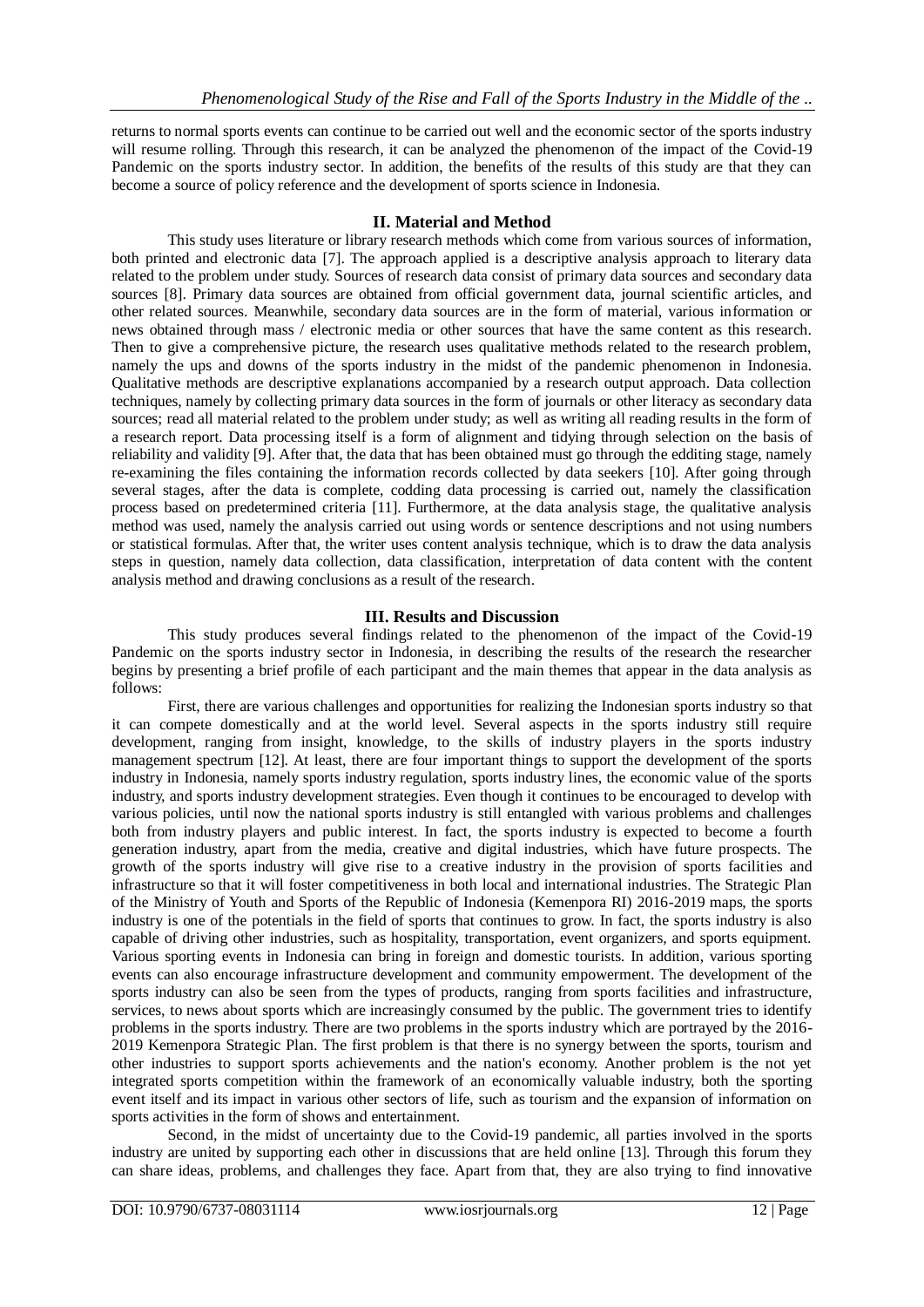solutions to bigger social problems. The closure of access to public open spaces around the world due to the Covid-19 pandemic also has an impact on the sports industry sector which consists of various stakeholders, including ministries and local authorities, public and private educational institutions, sports organizations and athletes, non-governmental organizations (NGOs) and business community, teachers, scholars and coaches, parents, and students which incidentally are dominated by young people. As the world begins to recover from the Covid-19 pandemic, what needs to be paid attention is to ensure the safety of sporting events at all levels, especially for sports organizations. In the short term, this includes adapting events to ensure the safety of athletes, enthusiasts and vendors. Meanwhile, in the medium term, in facing the global recession, in addition to seeking anticipatory measures, participation in sports organizations is necessary. The Covid-19 pandemic has resulted in the closure of fitness centers, stadiums, swimming pools, dance studios, gyms, physiotherapy centers, parks and playgrounds. As a result, many people are unable to exercise individually or in groups. In fact, they experience obstacles for physical activities outside their home. Therefore, in this condition, the physical activity of the community is reduced while the time to play the device is too long, the sleep pattern is irregular, and the diet is poor. This is of course the risk of gaining weight and loss of physical fitness. Low-income families are also vulnerable to the negative effects of staying at home. This is because they tend to have inadequate housing and limited space which makes it difficult for them to do physical exercise. The Covid-19 pandemic has affected every line of the economy in Indonesia, including the sports industry. This condition is increasingly choking the world of sports, especially with the lockdown policy or in Indonesia it is known as Large-Scale Social Restrictions (PSBB) which makes people limit their activities outside the room. In fact, most of the sports are done outdoors. The impact of this pandemic is very significant in the sports industry. Moreover, sports in general are mostly done outdoors. Meanwhile, the current condition severely restricts a person from carrying out activities outside, in order to prevent transmission. For example, sports events experience a lot of delays. One of them is the 2020 Tokyo Olympics, the activities of the National Sports Week (PON) in Papua, and the National Paralympic Week (Peparnas) which has been postponed until 2021. This delay cannot even be sure that it will be held on time. developments in the handling of Covid-19 around the world.

Third, from the manufacturing side of the sports industry, most of them have experienced operational shutdowns [14]. Both caused by the PSBB policy and production reduction. However, it is not yet possible to predict how much loss and potential loss of income will be occurring in the sports industry due to this pandemic. The exact figure has not yet been conducted a survey. Of course, the losses that occur are not much different from other industries. Therefore, the stimulus provided in other fields also needs to be done in the sports industry. However, there are also sports industries that have not experienced the impact of Covid-19. Call it a sports equipment aimed at personal use at home. For example, a stationary bicycle is an option for bicycle sports lovers while at home. Not only that, he continued, many sporting events can now be done virtually and can be done in a room. Lately, even this virtual event is very popular with the public. The point is the sports industry is also experiencing a new normal adaptation in this pandemic. The sports industry has been affected by the Covid-19 pandemic, both for players and spectators of the industry. Digitalization can be a solution so that sports activities can keep going. The Covid-19 pandemic has caused many sports matches to be postponed, if they have to be held, they must also be without spectators. Digitalization is a solution so that people can still follow and watch sports matches online.

Fourth, from the viewers or sports connoisseurs, the public can watch various types of sports virtually through live streaming broadcasts. Domestic and European football leagues, the Tour de France, Wimbledon and the US Open can now be enjoyed from home. However, to be able to enjoy this, high speed internet is needed. Meanwhile, from the sports side, training no longer needs to be done centrally in one place. Digital technology has enabled athletes to be able to train independently with virtual coach guidance [15]. Apart from athletes, people who want to do sports activities can also do these activities independently at home using sports applications. Many applications are available online, such as gymnastics, gym, zumba, yoga, pilates, and high intensity interval training. Apart from various types of applications, there are also technologies that can support sports. Such as fitness trackers, smartwatches, tablets, and workout applications. These technologies have various functions, from calculating the distance and duration of exercise, to setting specific targets. As for the advantages of using digital technology in sports activities, such as: (1) Providing detailed information; (2) Search for references easily; (3) Providing helpful sports applications; (4) Make yourself motivated to exercise; and (5) Make oneself more attractive.

Fifth, in this context the lack of access to regular exercise can result in problems with the immune system and physical health, including exacerbating existing diseases and rooting in a lifestyle of minimal physical activity [16]. In addition, lack of time to exercise and physical activity can also have an impact on mental health so that people become stressed or experience anxiety due to isolation from normal social life. Exercising at home without any equipment with limited space is still possible. For those who spend too much time sitting there may be options to be more active during the day. For example stretching, doing household chores, climbing stairs or dancing to music. In addition, for those who have internet access, there is knowledge about how to be active during the pandemic which they can access through sharing social media platforms. So